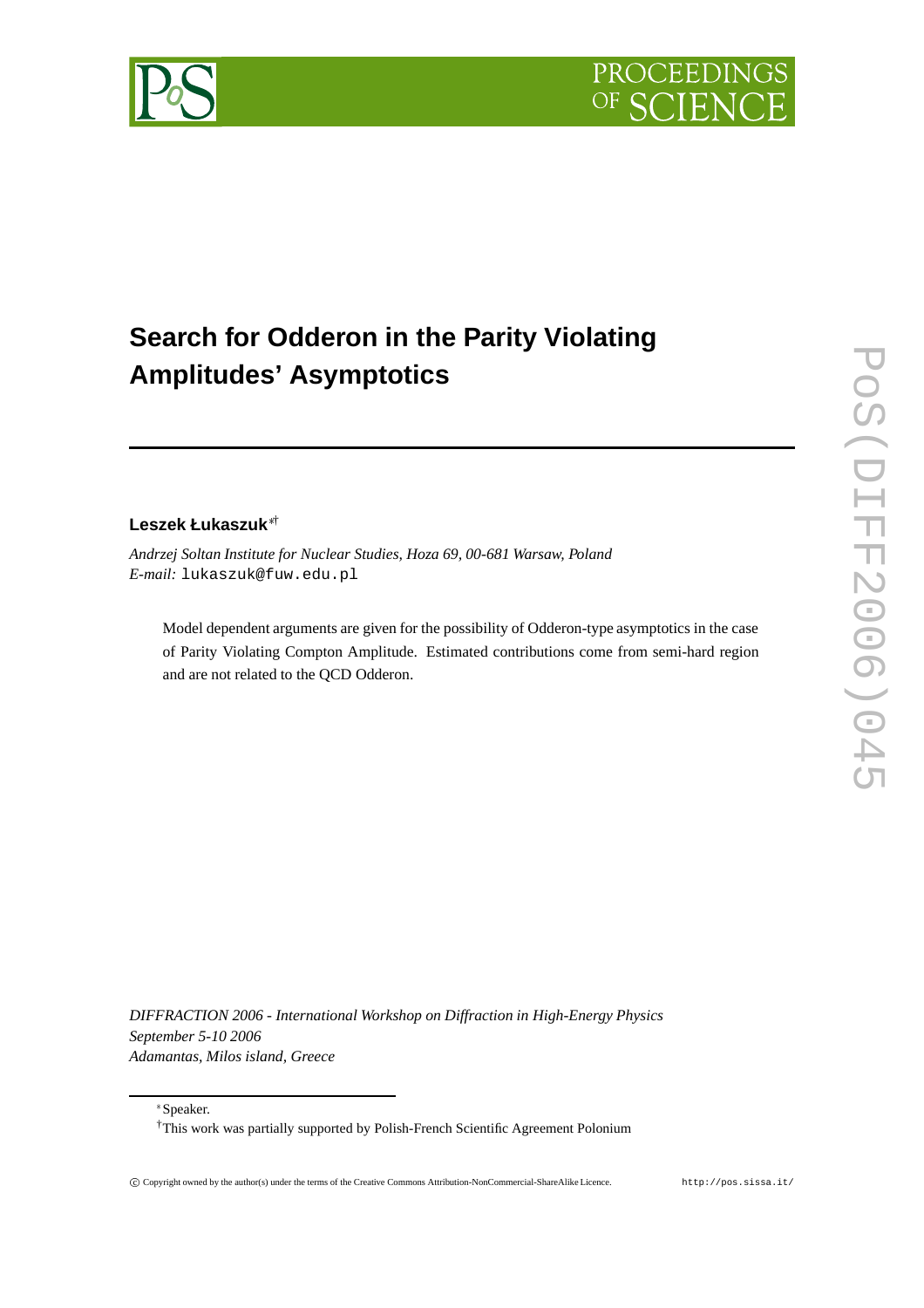# **1. Introduction**

We shall be concerned with maximal Odderon asymptotics, i.e. the situation when  $\Delta \sigma^{tot} \to \infty$ as lns at asymptotically large s, where s denotes the center-of-mass energy squared and  $\Delta \mathbf{d}^{ot}$  is the difference between the total cross sections for the given amplitude and its crossing counterpart. Odderon asymptotics emerged for the first time in Ref. [1] and is nowadays usually associated with  $C = -1$  exchange in *t*-channel. Although the studies in QCD [2, 3] (see Refs. [4, 5] for further references) support existence of  $C = -1$  exchange (QCD Odderon), it should be stressed that such exchange need not be mandatory for the Odderon type behavior. In fact I am going to discuss in this talk example of such a situation in the case of spin dependent amplitude. Let us remark here that for spin averaged amplitudes the gluon and sea distributions do not change under crossing. To avoid cancellation (up to unimportant valence quarks) at high energies one needs  $C = -1$  exchange, QCD Odderon. It need not be so for spin dependent cases. Here under crossing the spin components change, so the difference of polarized gluon and sea contributions can enter the expression for ∆σ*tot*.

#### **2. Amplitude and kinematical region considered**

We shall consider parity violating crossing - odd Compton amplitude ∆*A*:

$$
\Delta A = A(\gamma \uparrow, p) - A(\gamma \downarrow, p) , \qquad (2.1)
$$

where p denotes the unpolarized proton and  $\uparrow, \downarrow$  denote (real) photon helicities. The choice of amplitude (2.1) was dictated by its simplicity. Moreover, we have an interesting dichotomy: either ∆*A* has Odderon (not necessarily maximal) behavior at high energies,

$$
\frac{\Delta A}{z} \to c(z) \,, \tag{2.2}
$$

with  $c(z) \ln(z)$  non vanishing for asymptotically large z, or parity-violating analogue of Gerasimov-Drell-Hearn sum rule is satisfied [6],

$$
\int_{\omega_{th}}^{\infty} \frac{\Delta \sigma^{tot}}{\omega} d\omega = 0, \qquad (2.3)
$$

where  $\omega$  in (2.3) denotes laboratory energy.

In further considerations we shall stay in perturbative region for parton-parton cross sections (masses are neglected):

$$
\lambda \hat{s} \leq |\hat{t}| \leq (1 - \lambda)\hat{s},\tag{2.4}
$$

where

$$
0 < \lambda_0 \le \lambda < \frac{1}{2} \tag{2.5}
$$

and

$$
Q^2 = \frac{4\hat{t}\hat{u}}{\hat{s}} = 4\lambda (1 - \lambda)\hat{s} , \qquad (2.6)
$$

with

$$
\ln \frac{Q^2}{\Lambda_{QCD}^2} \gg 1 \,, \tag{2.7}
$$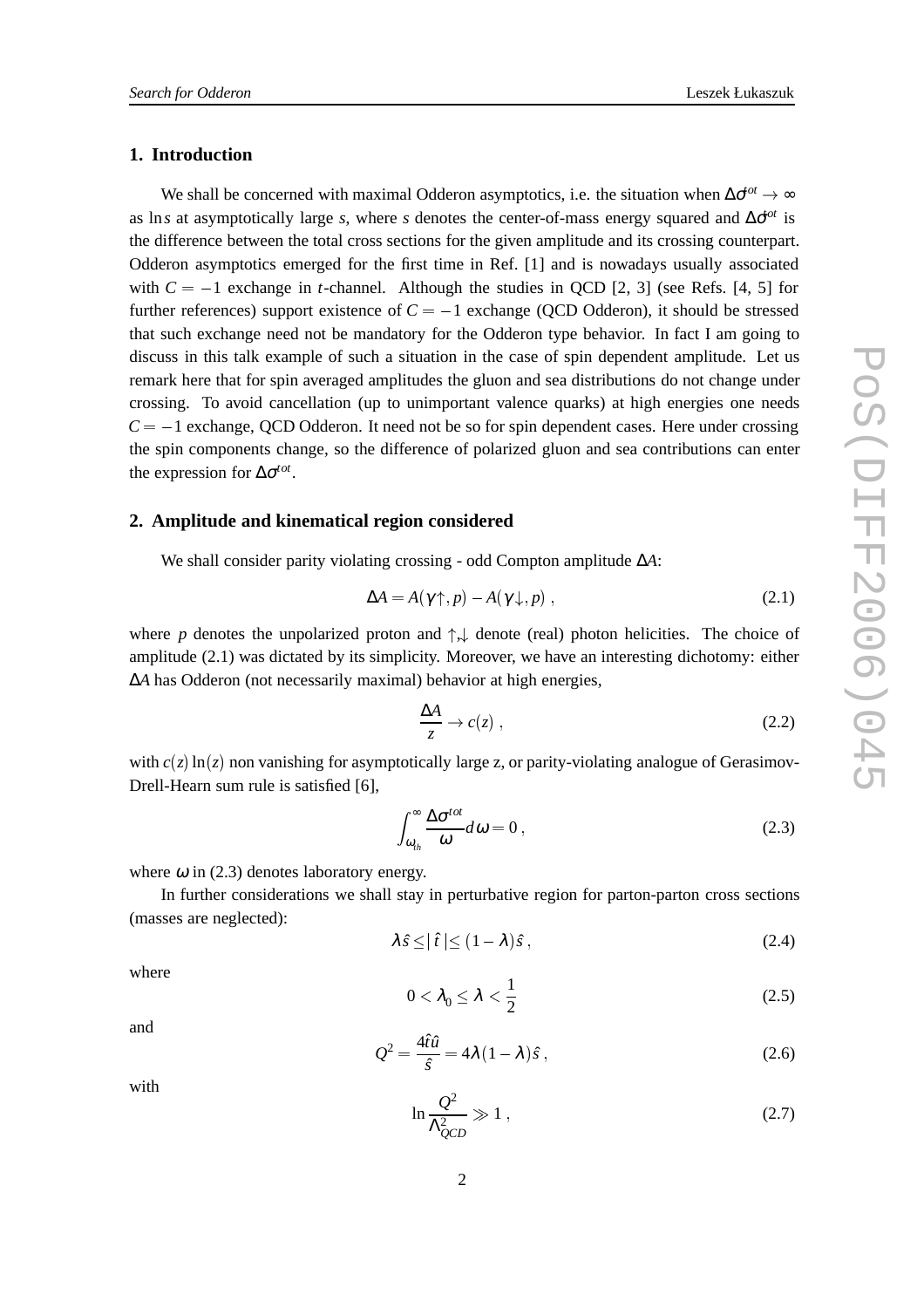i.e.

$$
\ln \frac{\hat{s}}{\Lambda_{QCD}^2} + \ln(4\lambda_0(1 - \lambda_0)) \gg 1.
$$
 (2.8)

(Let us mention that we might use other possible symmetric choice:

$$
Q^2 = \frac{\hat{s}\hat{t}\hat{u}}{\hat{s}^2 + \hat{t}^2 + \hat{u}^2} = \hat{s}\frac{\lambda(1-\lambda)}{1 - 2\lambda + 2\lambda^2},
$$
\n(2.9)

without essential change of our results.)

The parton-parton cross sections in the perturbative region (2.8) are small, but the large contributions to  $\gamma$  proton total cross sections may be caused by large parton structure functions in the semi-hard regime. Therefore in what follows we shall demand that condition (2.8) should be satisfied together with  $\hat{s}/s \ll 1$ . Parton - parton cross sections will be taken in the lowest perturbative order,  $(\alpha \alpha_s)$ , while structure functions will be treated in the framework of model assumptions such as saturation mechanism [7] with scaling [8, 9, 10, 11]. The parton-parton cross sections with the perturbative regon (2.8) are small, but the large con-<br>sections to γ proton total cross sections may be caused by large parton structure functions in the<br>semi-hard regime. There

# **3. Flavor contributions to**  $\Delta \sigma^{tot}(\gamma p)$

We aim at estimate of  $\Delta \sigma^{tot}(\gamma p)$  defined as

$$
\Delta \sigma^{tot}(\gamma p) = \sigma_{tot}(\gamma \uparrow p) - \sigma_{tot}(\gamma \downarrow p). \qquad (3.1)
$$

In the lowest order both *g*-*g* and *g*-*q*( $\overline{q}$ ) initiated processes do not contribute to  $\Delta \sigma^{ot}(\gamma p)$ . For given flavor distributions  $q^{(\gamma)}$  and  $q^N$  we should obtain combination of spin dependent convolutions of  $\overline{q}^N$ ,  $\overline{q}^{(\gamma)} \otimes \overline{q}^N$ . Denoting contribution coming from these flavors as  $\Delta \sigma[q^{(\gamma)}, q^N]$  we get:

$$
\Delta \sigma[q^{(\gamma)}, q^N] = \iint \delta q^{\gamma} (Q^2, x_1) q_V^N(Q^2, x_2) \frac{d \hat{\sigma}_{q^{\gamma} q^N}}{d \hat{t}} d \hat{t} dx_1 dx_2 , \qquad (3.2)
$$

where

$$
\delta q^{\gamma} = q_{\uparrow}^{\gamma} - q_{\downarrow}^{\gamma} \,, \tag{3.3}
$$

$$
q_{\updownarrow}^{\gamma} = \overline{q}_{\downarrow}^{\gamma} \,, \tag{3.4}
$$

with

$$
q_V^N = q_\uparrow^N + q_\downarrow^N - (\overline{q}_\uparrow^N + \overline{q}_\downarrow^N) \tag{3.5}
$$

and

$$
\frac{d\hat{\sigma}_{q^{\gamma}q^N}}{d\hat{t}} = \frac{d\hat{\sigma}(q^{\gamma}_{\uparrow}, q^N_{\uparrow})}{d\hat{t}} - \frac{d\hat{\sigma}(q^{\gamma}_{\downarrow}, q^N_{\downarrow})}{d\hat{t}} + \frac{d\hat{\sigma}(\overline{q}^{\gamma}_{\uparrow}, q^N_{\downarrow})}{d\hat{t}} - \frac{d\hat{\sigma}(\overline{q}^{\gamma}_{\downarrow}, q^N_{\uparrow})}{d\hat{t}}.
$$
(3.6)

Considerable simplification of expressions appearing in (3.2)-(3.6) follows from CP invariance together with the symmetrical form of  $Q^2$  (see (2.6):

$$
Q^{2}(\hat{t}, \hat{u}) = Q^{2}(\hat{u}, \hat{t}) . \tag{3.7}
$$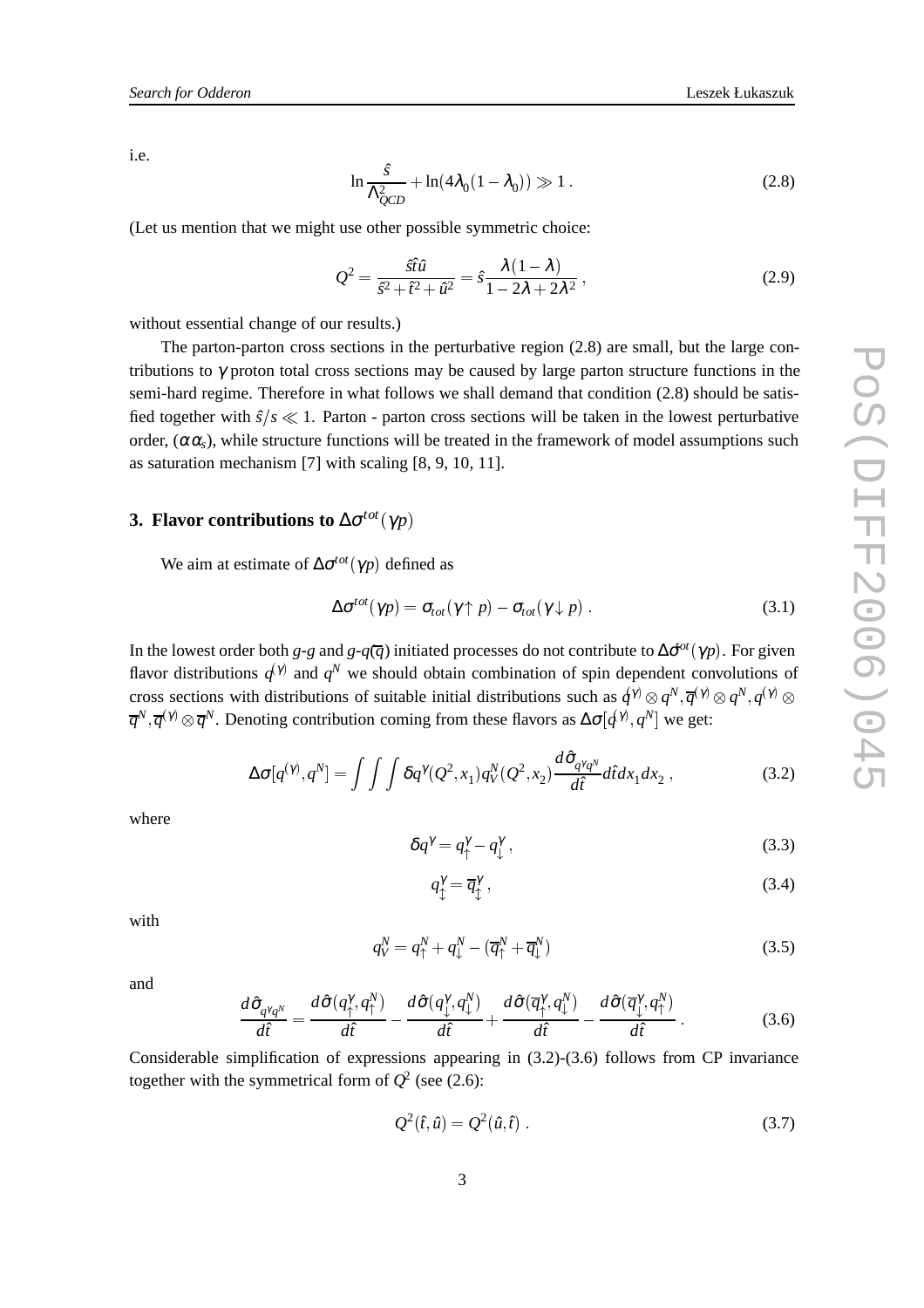### **4. Scaling and saturation**

Resummation of leading contributions in semi-hard region to polarized gluon and sea quark distributions indicates [12] violation of unitarity at small *x* in analogy with spin averaged case. (Notice however that [13] come to different conclusions - we shall not follow such possibility in this note.) Therefore, using results of [12] we shall use - by analogy with unpolarized case - hypothesis of saturation and scaling [7, 8, 9, 10, 11, 14, 15]. In what follows we shall use sea quark distributions for real photon following analogous definitions for unpolarized distributions for nucleon (compare with Refs [7, 10, 14, 15]):

$$
\delta q^{\gamma} = \alpha \left(\frac{e_q}{e}\right)^2 F(x, Q^2) \frac{1}{x}, \qquad (4.1)
$$

$$
\tau = \frac{Q^2}{Q_s^2}(x) \tag{4.2}
$$

$$
Q_s^2(x) = Q_0^2 \left(\frac{x}{x_0}\right)^{-\Delta}.
$$
\n(4.3)

In the saturation region, i.e.  $\tau$  < 1, one has

$$
F = F_{sat} = D(\alpha_s) \frac{1}{\alpha_s} Q^2 R_h^2, \qquad (4.4)
$$

 $\alpha_s \leq D \leq 1$ . In what follows we shall use fixed coupling  $\alpha_s$ . For  $\tau > 1$  we use

$$
F = F_{scal} = \frac{1}{\tau} F_{sat} \tag{4.5}
$$

## **5. Results**

We shall estimate contributions of given flavors  $q^{\gamma}, q^N$  (3.2) to  $\Delta \sigma^{tot}$ ,

$$
\Delta \sigma(q^{(\gamma)}, q^N) = \int \int \int \delta q^{\gamma} (Q^2, x_1) q_V^N(Q^2, x_2) \frac{d\hat{\sigma}_{q^{\gamma}q^N}}{d\hat{t}} d\hat{t} dx_1 dx_2 , \qquad (5.1)
$$

coming from large  $O^2$  (see Eq. (2.8)):

$$
\ln \frac{\hat{s}}{\Lambda_{QCD}^2} + \ln(4\lambda_0(1 - \lambda_0)) \gg 1 , \qquad (5.2)
$$

 $\delta q^{\gamma}$  is given by (4.1) and  $q_V^N \approx x^{-\beta}$  for  $x \to 0$  with  $0 < \beta < 1$ . Firstly, the contributions from arbitrarily large, but finite ˆ*s* region,

$$
\hat{s}_1 \le \hat{s} \le \hat{s}_2 \,,\tag{5.3}
$$

 $\hat{s}_1, \hat{s}_2$  independent of *s*, yield at most constant value. Next, take arbitrarily large, fixed  $\hat{s}_1$  and

$$
\hat{s}_2 \simeq s^\alpha \,,\tag{5.4}
$$

$$
0 < \alpha < 1 \tag{5.5}
$$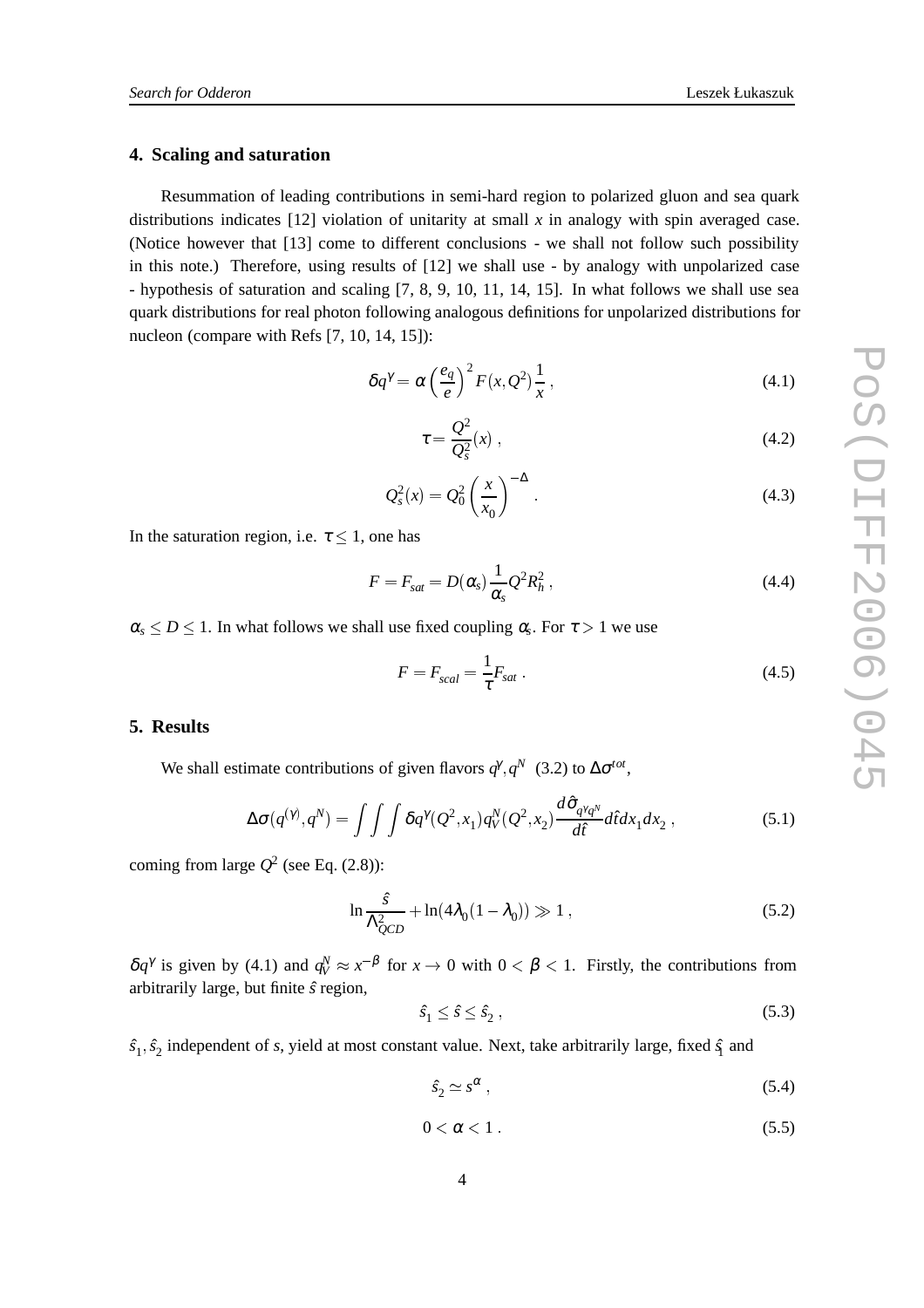Parton cross sections in this region are

$$
\frac{d\sigma_{part}}{d\hat{t}} = \frac{f(\lambda)}{\hat{s}^2} \,,\tag{5.6}
$$

with  $M_W^2, M_Z^2$  neglected.

Integration in the subregion  $\tau > 1$  yields constant cross section only. The  $\ln(s)$  contribution comes from saturation region,  $\tau$  < 1, i.e.

$$
x_1^{-\Delta} > \frac{Q^2}{\overline{Q}_0^2} \,,\tag{5.7}
$$

$$
\overline{Q}_0^2 = Q_0^2 x_0^\Delta \,. \tag{5.8}
$$

To simplify estimates I considered smaller integration region over *x*, i.e.

$$
x_1^{-\Delta} > \frac{\hat{s}}{\overline{Q_0^2}}\tag{5.9}
$$

and

$$
x_2 < \frac{1}{A} \tag{5.10}
$$

Then, taking  $y = -\ln x$  the region of integration becomes

$$
\ln \frac{s}{\hat{s}_2} < y_1 + y_2 < \ln \frac{s}{\hat{s}_1} \,,\tag{5.11}
$$

$$
(1 + \Delta)y_1 + y_2 \ge \ln \frac{s}{\overline{Q}_0^2},
$$
\n(5.12)

and

$$
y_2 \ge \ln A \,,\tag{5.13}
$$

with  $\alpha$  satisfying  $\frac{\Delta}{1+\Delta} \leq \alpha \leq 1$  we get

$$
\Delta \sigma^{tot} \approx \frac{\text{const}}{1 - \beta} \left(\frac{1}{A}\right)^{1 - \beta} \frac{\Delta}{1 + \Delta} \ln \frac{s}{A \overline{Q}_0^2} \,. \tag{5.14}
$$

#### **6. Conclusions**

If, as we assumed,  $\delta q^{\gamma}(x)/x$  does not vanish in the limit  $x \to 0$  and scaling with saturation works, then for  $s \to \infty$  the contribution of jets with  $p<sup>T</sup>$  larger than an arbitrarily large fixed value to the difference of the total cross sections  $\Delta \sigma^{tot}$  increases as ln(s), i.e. they contribute to maximal Odderon asymptotics.

#### **References**

- [1] L. Łukaszuk, B. Nicolescu, Nuovo Cimento Lett. **8** (1973) 405.
- [2] J. Kwiecinski, M. Praszalowicz, Phys. Lett. **B94** (1980) 413.
- [3] J. Bartels, L.N. Lipatov, G.P. Vacca, Phys. Lett. **B477** (2000) 178.